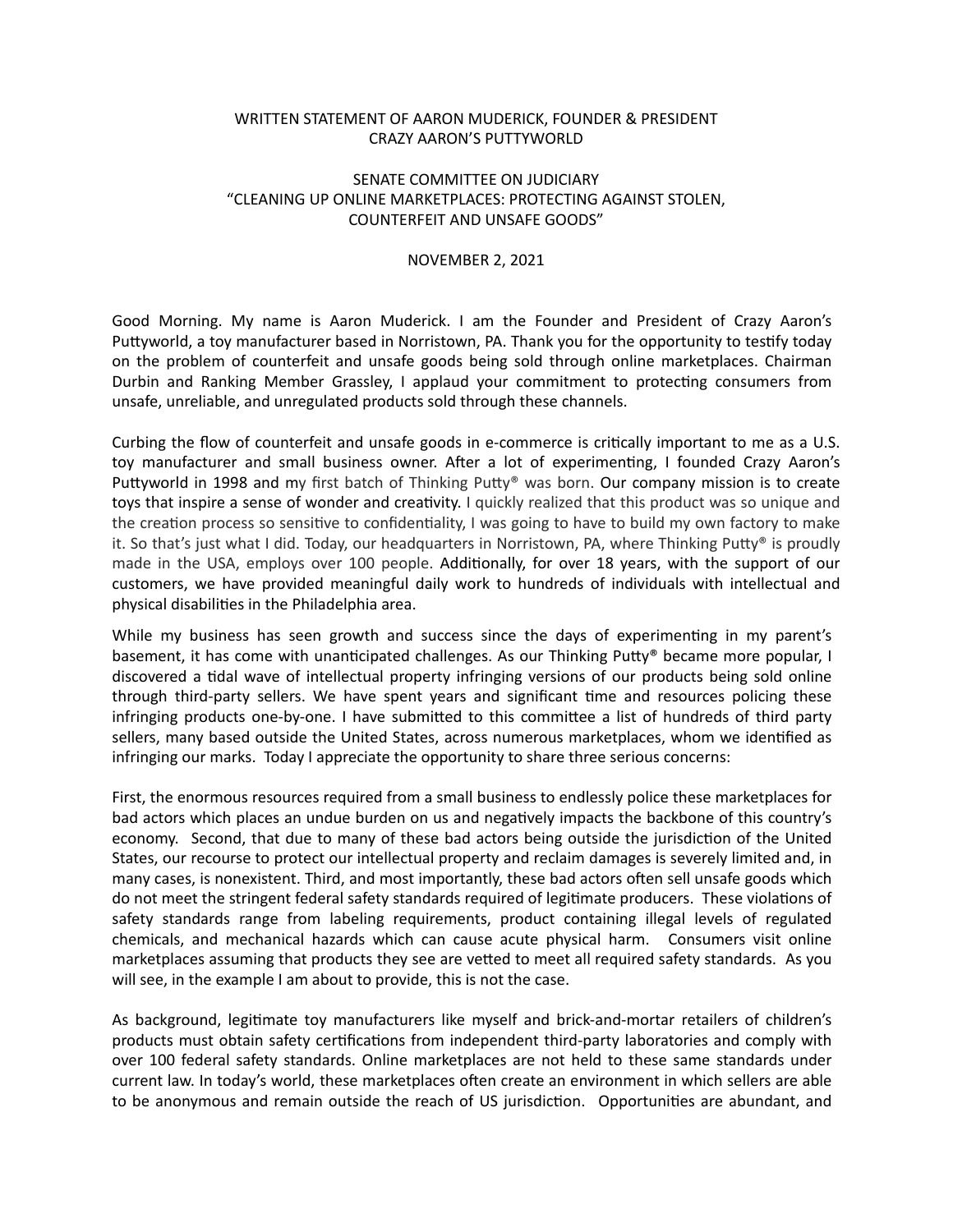risks are few, to take advantage of consumer faith by selling counterfeit or unsafe products that may not comply with federal safety standards. When harm occurs, there is almost no recourse for consumers.

I created the world's first magnetic putty. It is a putty toy that crawls over to a magnet as if it was alive! It was a tremendous commercial success and differentiated us from competitors. They say imitation is the finest form of flattery, but I became extremely concerned as counterfeiters, infringers, and knockoffs flooded the marketplace. Around 2017 I noticed that magnetic putty sales began to decline precipitously coinciding with the appearance of many infringing and knock-off products offered in online marketplaces. In addition to my concern over lost sales, and my scramble to dedicate resources to beating back infringers of our trademarks and copyrights, I became increasingly concerned that almost every one of the competing products did not comply with mandatory federal safety standards.

After many years and significant resources expended, the number of products infringing our marks dropped significantly but not the sale of non-compliant similar products. The producers of competing products had learned a path of least resistance: sell products that don't infringe on our intellectual property but remain in violation of federal safety standards. While the number of illicit products in the marketplace did not change, we no longer had recourse against them as online marketplace systems are designed to focus on rights-holder issues but not issues related to non-compliance with safety standards.

Today, I have brought with me products I purchased last week from two of the largest online marketplaces in the United States. I also brought independent third-party laboratory results showing their non-compliance with mandatory federal safety standards. Our company has done this testing at our own expense, communicated this non-compliance to online marketplaces numerous times, and followed up with them repeatedly. Nonetheless, these products remain available for sale. They are purchased in the hundreds of thousands by unsuspecting consumers. Buying them online, for speedy delivery in time for this hearing, was no problem at all.

Our compliant product was developed through extensive investment in R&D. It contains a magnet of low strength considered safe by federal standards. The non-compliant products contain loose, as received, high-strength hazardous magnets which are not legal to sell in products for children below the age of 14. You will note that the product packaging and the online listings for these products, which I have provided to the committee, use language such as 'Safe for Ages 3+' or 'Safety tested'. The listings include photos of children as young as toddlers playing with the products.

Why you may ask are these magnets not considered safe? One reason is that accidental ingestion of these types of magnets causes serious internal injuries in many children, debilitating lifelong disability in others, and, unfortunately, numerous fatalities have been documented. Another hazard is that their magnetic strength is so high, they destroy themselves when drawn to each other. You can see in the photo and video I have provided that two of these magnets not only shatter into razor sharp shards when they collide, but due to the nature of their materials, will spark and have the capability to start a fire.

If my words, or my demonstration here, backed up by third-party laboratory results aren't enough, you need only look at the consumer reviews of these products which are publicly available in the online marketplaces. I have taken screenshots and submitted many of these to the committee.

An example: "The magnet broke while i was showing this off to a friend as he was pulling them apart! Sliced open his finger. I do not recommend this to anyone. "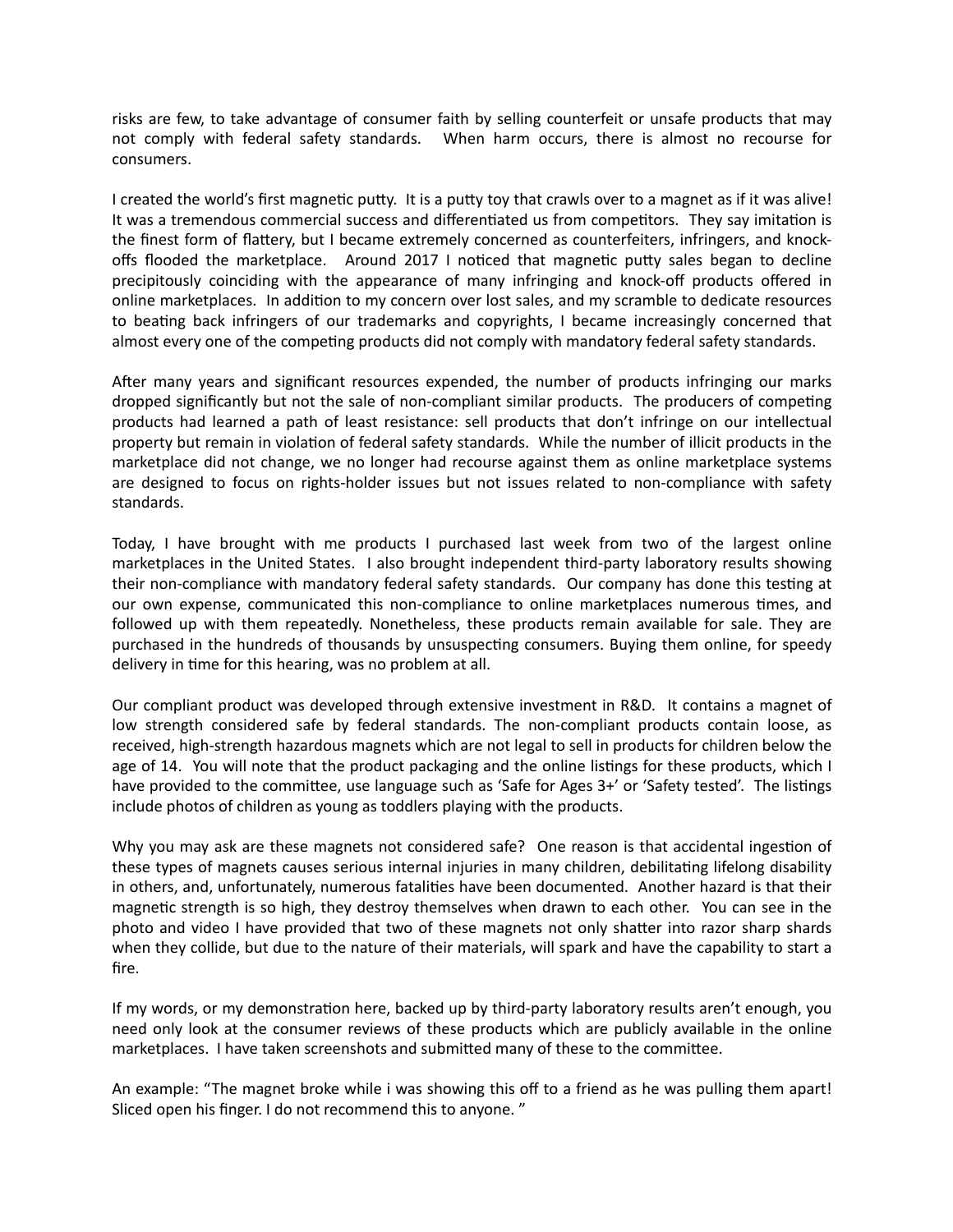This is the story of one product, amongst a sea of millions, available in online marketplaces. I encourage my colleagues in all industries to share with the committee their own stories of counterfeit, infringing, and non-compliant products. These dangerous goods exist, not only across children's products, but also across the entire universe of consumer goods.

Unfortunately, consumers remain largely unaware of the scope of counterfeit and non-compliant product being sold through some online marketplaces and are unknowingly bringing these unsafe items into their homes. Counterfeiters have become increasingly adept at blending in and hiding on these sites making it difficult for consumers to differentiate between counterfeit and legitimate products. They use tactics such as categorizing the product under a rights holder's brand name, piggybacking on legitimate listings, using keywords, paid advertising, and pricing at the same or even higher than legitimate products.

This creates a situation where the true source of the product is not what the consumer is led to believe. When that consumer receives a non-compliant or counterfeit putty believing it is legitimate Crazy Aaron's Thinking Putty® and that counterfeit product does not meet their expectations for quality and safety, the disappointed consumer may never buy from my company again based on that experience. Our customer service reports these incidents regularly but we will never know the true cost of this misappropriation because the vast majority of consumers do not reach out to us directly to express their disappointment.

Currently, online marketplaces lack an effective, proactive, transparent process for screening sellers or products that are offered by sellers. Instead, the burden of enforcement disproportionately relies on rights holders like me and consumers to police and report infringement or regulatory safety concerns. The current system places no responsibility on the foreign seller or the marketplace and instead requires that rights holders scour online marketplaces and investigate, report, and prove infringement to the marketplace selling platforms before illicit items are removed. This causes delay, allows sales of illicit goods to unsuspecting consumers, and puts the responsibility and expense on brand owners. If my team, organized and operating for years on a single product have had no success, what chance does a lone consumer have? It feels like a never-ending game of whack-a-mole – as soon as one listing is taken down, the seller pops back up under a different listing. This problem is compounded because marketplace processes vary, forcing rights holders to constantly navigate different, and often changing, marketplace enforcement procedures. This process removes the initial burden from the seller and without basis further gives the sellers the benefit of the doubt, to the detriment of rights holders and consumers.

Proactive procedures must be the first line of defense to protect consumers and businesses like mine from these illicit third-party sellers. Verifying the identity of sellers and disclosing basic seller information to consumers are good first steps in addressing this issue. Verification and disclosure make it easier to track and suspend bad actors and makes it easier for consumers to actually be able to contact them if they receive a product that does not meet their expectations or even worse, causes harm. If there is no verified contact information, there is no ability for a rights holder, consumer, or law enforcement to trace and enforce at the source.

Some opponents have argued that requiring sellers to provide information to verify their identity would be burdensome and impede their business growth. From my perspective, it would be much less burdensome to provide basic information like my government ID, address, and tax ID than spending countless hours and expending valuable resources to track down bad actors to protect my brand reputation from counterfeit versions. If I need to provide this information to the bank where the money